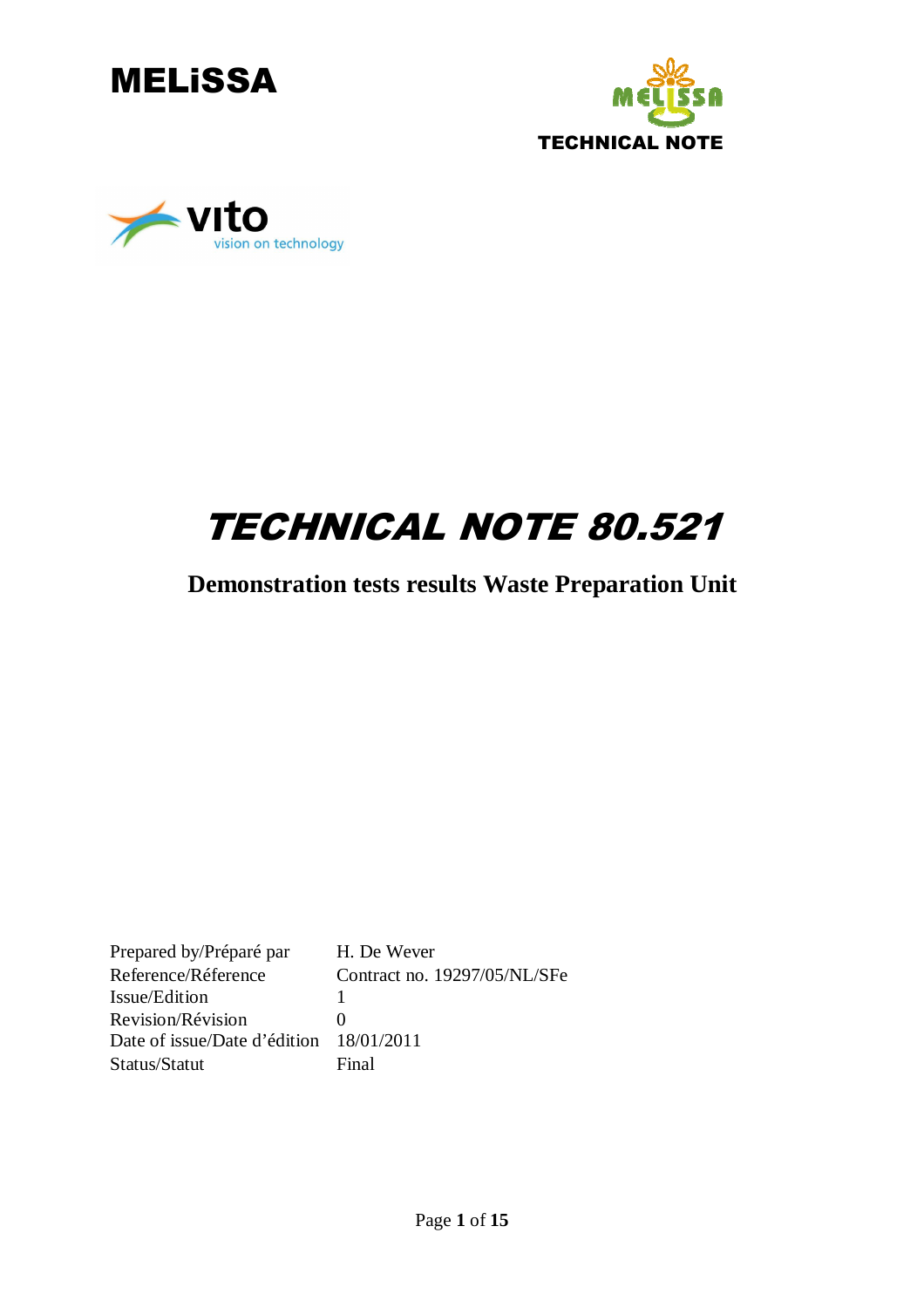



#### APPROVAL

| Title | Demonstration tests results Waste Preparation | <b>Issue</b> | $\vert$ 1 Revision $\vert$ 0 |  |
|-------|-----------------------------------------------|--------------|------------------------------|--|
| Titre | Unit                                          | Edition      | Révision                     |  |

| Author | . De Wever<br>Η. | Date | 18/01/2011 |
|--------|------------------|------|------------|
| Auteur |                  | Date |            |

| $\vert$ Approved by $\vert$ B. Lamaze |      | Date   18/01/2011 |
|---------------------------------------|------|-------------------|
| $\vert$ Approuvé par $\vert$          | Date |                   |

#### CHANGE LOG

| Issue/ <i>Edition</i> | Revision/ <i>Révision</i> | Status/Statut | Date/Date |
|-----------------------|---------------------------|---------------|-----------|
|                       |                           |               |           |
|                       |                           |               |           |
|                       |                           |               |           |

### Distribution List

| Name/ $N$ om | Company/Société | Quantity/ <i>Quantité</i> |
|--------------|-----------------|---------------------------|
| B. Lamaze    | <b>ESA</b>      | $2 +$ electronic          |
| H. De Wever  | VITO            | $1 +$ electronic          |
| N. Leys      | <b>SCK</b>      | electronic                |
| G. Dussap    | UBP             | electronic                |
| F. Godia     | <b>UAB</b>      | electronic                |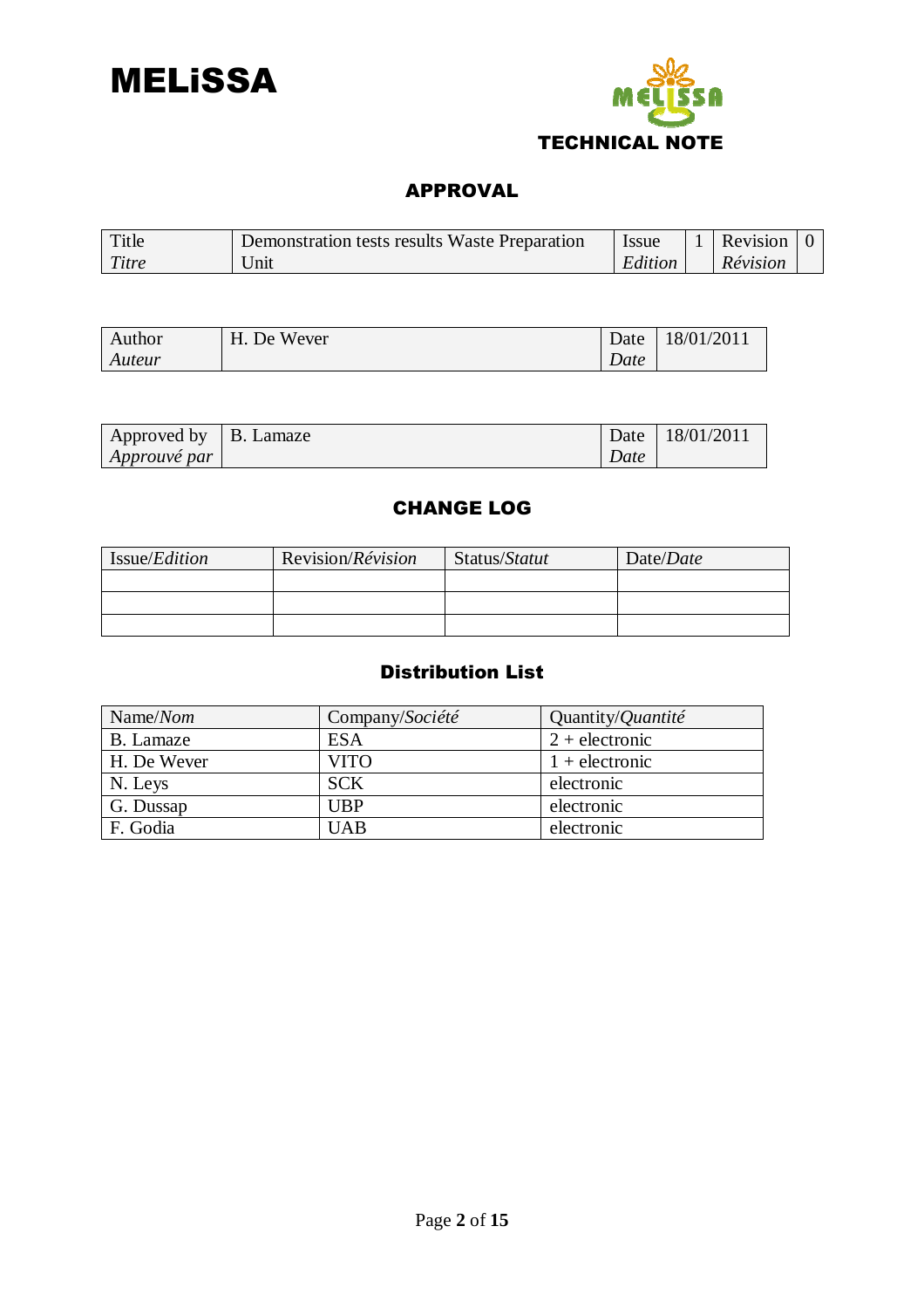



### TABLE OF CONTENT

| 2. Phase 1: Demonstration test results on vegetable and toilet paper mixture4  |  |
|--------------------------------------------------------------------------------|--|
|                                                                                |  |
|                                                                                |  |
|                                                                                |  |
|                                                                                |  |
|                                                                                |  |
|                                                                                |  |
| 3.2. Checking homogeneity of mixing and size reduction of the waste mixture 11 |  |
|                                                                                |  |
|                                                                                |  |
|                                                                                |  |
| 4.2. Checking homogeneity of mixing and size reduction of the waste mixture 13 |  |
|                                                                                |  |
|                                                                                |  |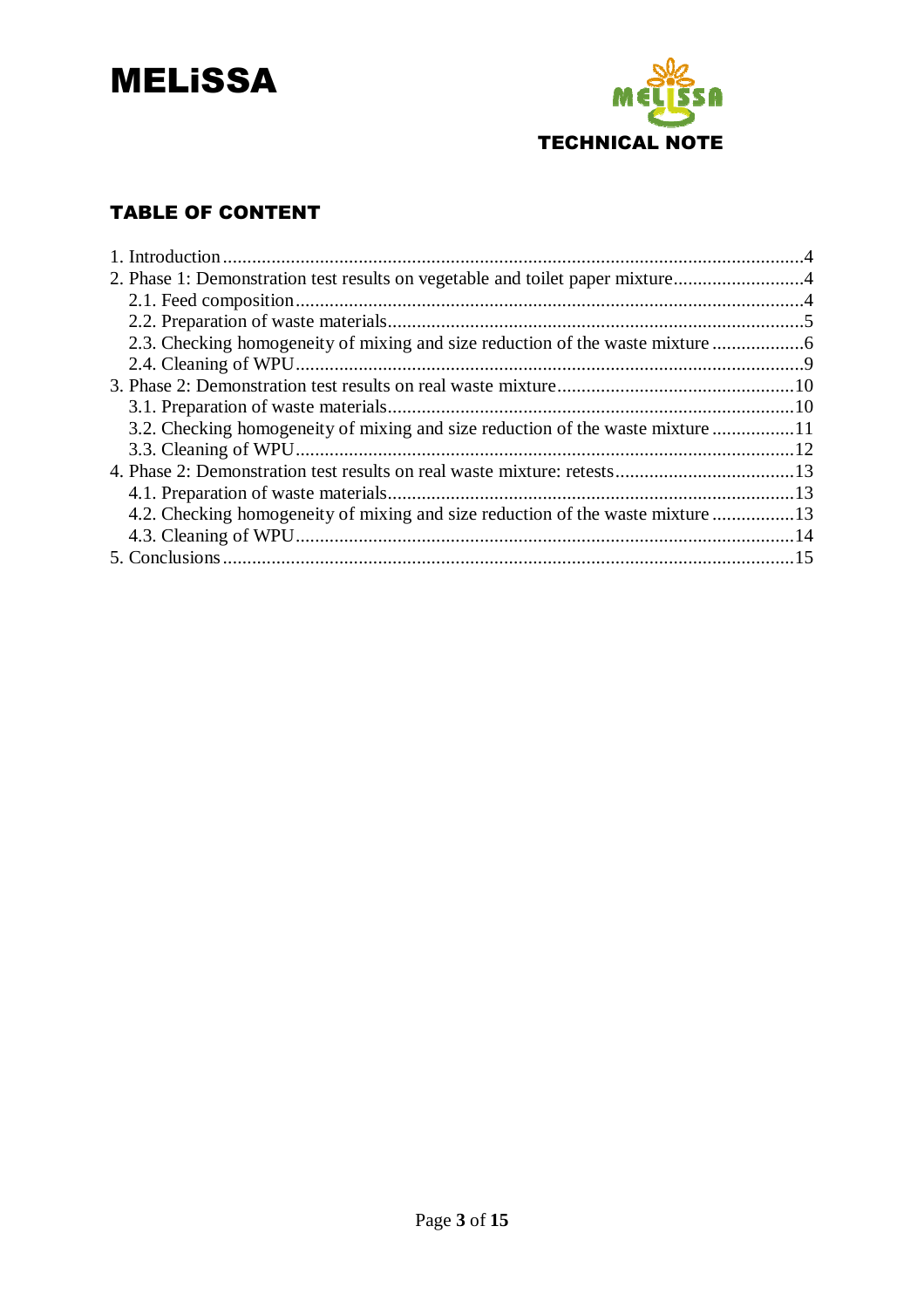

## **1. Introduction**

In BELISSIMA Phase 1, a Waste Preparation Unit (WPU) was constructed by Packo Inox NV. The demonstration test plan for the unit including P&ID and component description was described in TN80.321.

The tests were organized in two phases. A first phase aimed to check the performance of the system in terms of homogenization, size reduction and cleaning on a mixture of vegetables and toilet paper. In a second phase, size reduction and cleaning were evaluated for the real mixture, to be used in BELISSIMA, consisting of vegetables, toilet paper, urine and fecal material.

The test record sheets were assembled in TN80.511. In this TN, the results are presented and discussed.

### **2. Phase 1: Demonstration test results on vegetable and toilet paper mixture**

### **2.1. Feed composition**

In TN80.16, the feed to compartment I in BELISSIMA was defined. According to Table 20 in that TN, the calculated dry matter (DM) and wet weight of the different waste materials in the feed are as shown in Table 1. To obtain a final dry matter content of 21 g/l, the total amount of 2 538 g DM has to be added to a total volume of 120 l, including urine. The BELISSIMA loop is designed to treat around 2  $\frac{1}{d}$  in compartment I. It was assumed that waste mixture batches will be prepared in volumes of 40 l. The fresh loads mentioned were included in the Demonstration test plan.

**Table 1: Relative amounts of waste materials and assumed dry matter (DM) contents used to calculate required wet weights in the waste mixture for BELISSIMA starting from a simulation for a 6 man crew(see also TN80.16, Table 20). The last column shows fresh loads based on actually determined DM for lettuce and red beet.** 

|                   | $6$ man crew $-120$ l volume |      |                    | 40 l batch |          |                              |
|-------------------|------------------------------|------|--------------------|------------|----------|------------------------------|
| <b>Material</b>   | DM/day                       | DM   | <b>Fresh load</b>  | <b>DM</b>  |          | Fresh load Fresh load recalc |
| <b>Wastes</b>     |                              |      |                    |            |          |                              |
| - Fecal material  | 180 g                        | 33%  | 545 $g/d$          | 60 g       | 180 g    | 180 g                        |
| - Urine           | $306 \text{ g}$ in 91        | 3,4% | 9/1                | 102 g      | 31       | 31                           |
| - Toilet paper    | 108 <sub>g</sub>             | 100% | $108 \text{ g/d}$  | 36 g       | 36 g     | 36g                          |
| <b>Vegetables</b> |                              |      |                    |            |          |                              |
| - Lettuce         | $648$ g                      | 5%   | $13 \text{ kg/d}$  | 216 g      | $4.3$ kg | 5.67 kg                      |
| - Red beet        | 648 g                        | 8%   | $8,1 \text{ kg/d}$ | 216 g      | $2.7$ kg | $1.58$ kg                    |
| - Wheat straw     | 648 g                        | 100% | 648 $g/d$          | 216 g      | 216 g    | 216 g                        |
| Total             | 2538g                        |      |                    | 846 g      |          |                              |

Because moisture contents and DM contents may differ a lot between different batches of vegetables, it was decided to determine the DM for the available lettuce and red beet. The measured DM contents were 3.77% and 13.97% on average. As these values differed a lot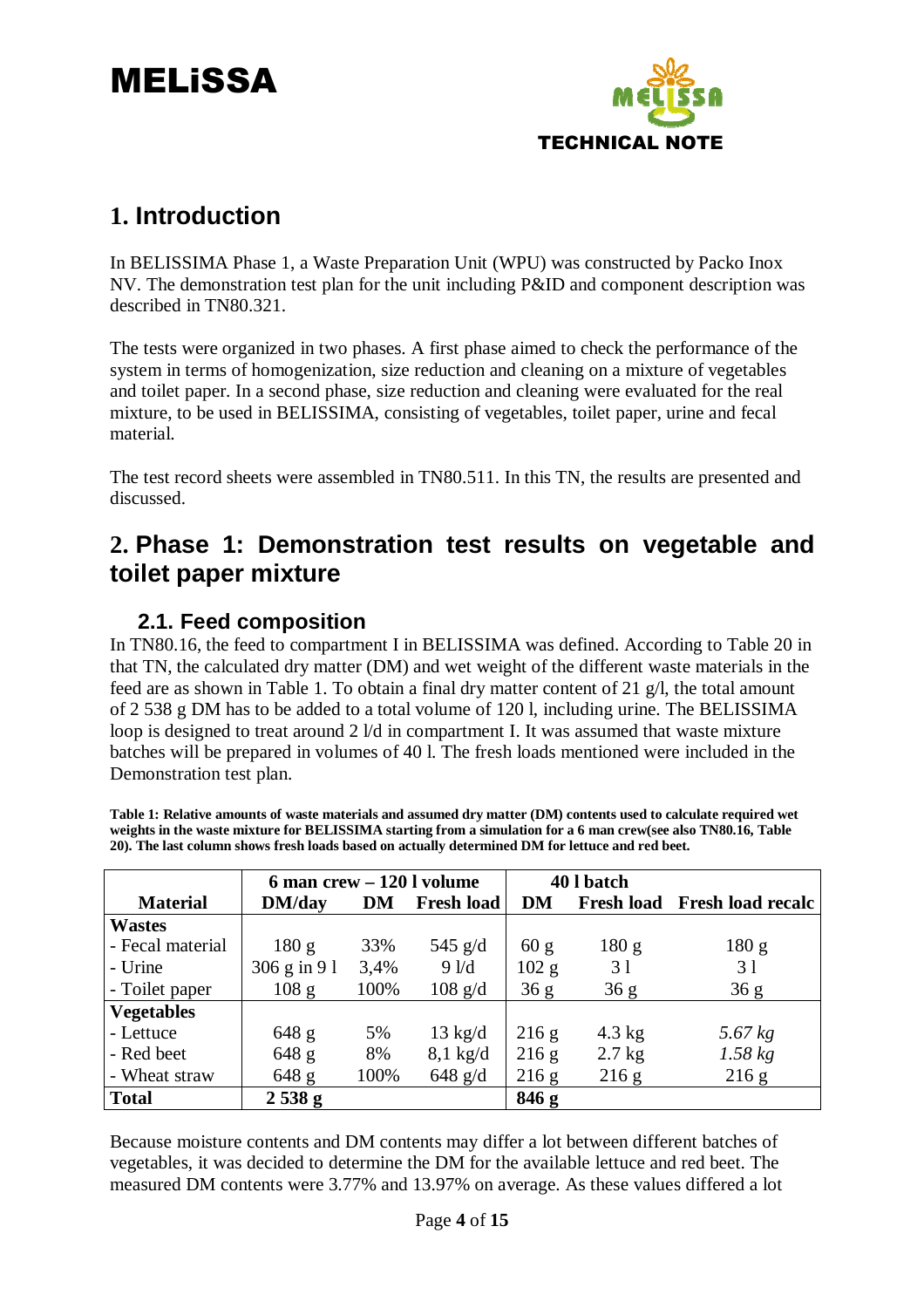



from the ones assumed in Table 1, it was decided to make sure that the DM contributions per type of vegetable were respected. Hence, the required fresh weights for lettuce and red beet were recalculated to 5.67 and 1.58 kg per batch.

#### **2.2. Preparation of waste materials**

Red beet and lettuce were obtained from BioFresh Belgium nv (Onze Lieve Vrouw-Waver, Belgium) and was certified to be organically grown. The material is stored at -20°C and was left to thaw for a few hours. Toilet paper was from an ecological brand (Carrefour, Eco Planet) and consisted of 100% recycled fibres.

Four crops of (still frozen) red beet were placed in the hygienic kitchen cutter (Robot Coupe vertical cutter R30) which was equipped with 3 knifes placed at optimal distances to bottom and to each other. The vegetables were cut in 4 to 5 pulses. Four additional crops were added and so on until the whole mass was processed. Then, the lettuce was added and cut per 1-2 crops, again by applying 4 to 5 pulses. During the whole process, the vegetables regularly need to be scraped away from the wall to achieve proper mixing. Finally, the toilet paper was torn into small pieces, transferred to the mixture in the kitchen cutter and processed by pulsated mixing. Introduction of toilet paper into the kitchen cutter is used to wipe the cover of the kitchen cutter and recover the vegetable parts which had accumulated there. To the final mixture some 150 ml of RO (reverse osmosis) water was added to allow for continuous mixing during 4 times 5 min. In between, wall and cover were scraped to move down the waste mixture and return it to the bulk waste mixture. Figure 1 illustrates the stepwise processing applied.



**Figure 1: Illustration of the stepwise waste processing in the kitchen cutter**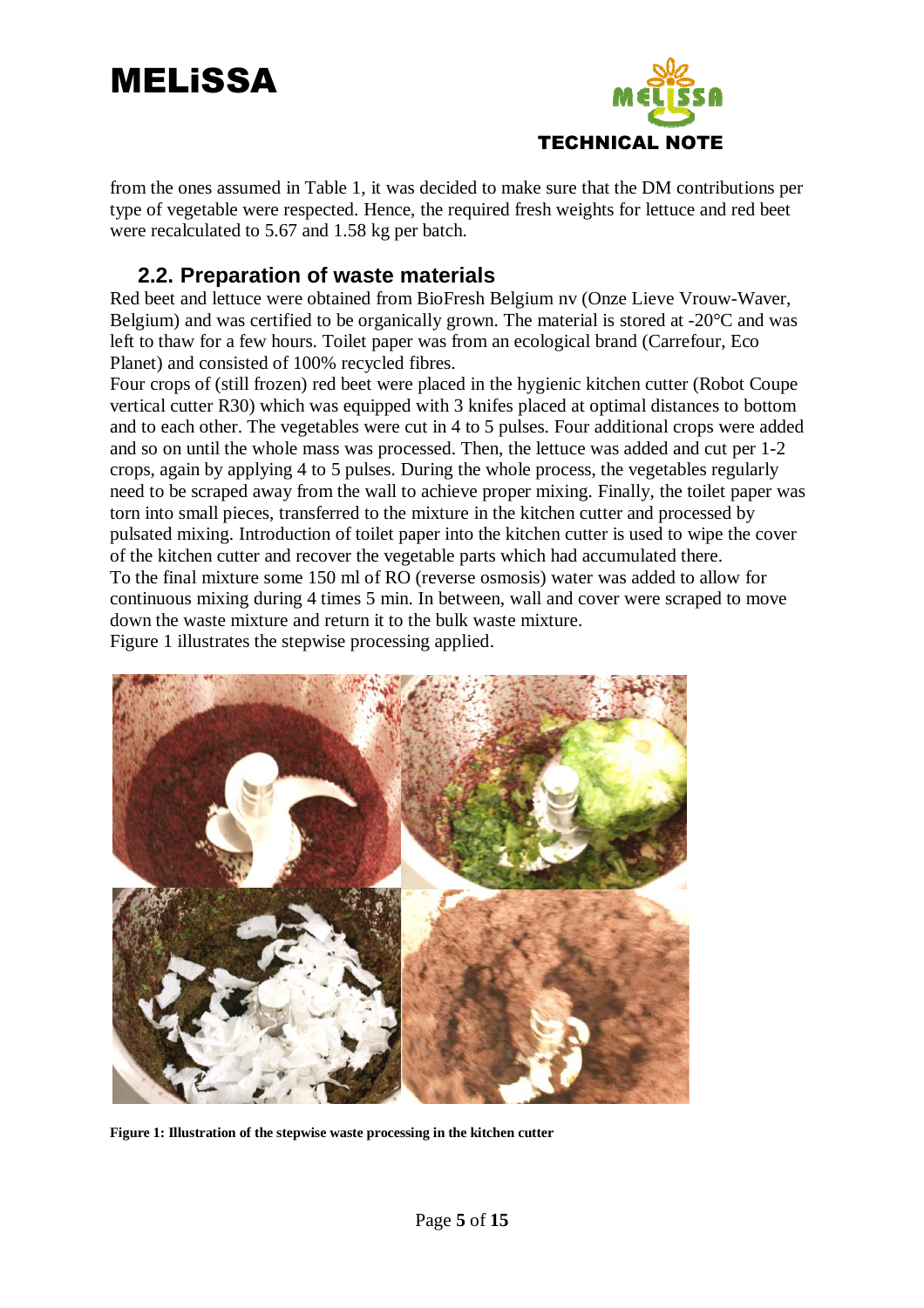



At the end of the mixing process, the knifes were removed from the kitchen cutter and the mixture transferred to a bucket. The wet weight amounted to 7.34 kg. This is close to the originally weighed amounts (see Table 2, total without straw). Taking into account the extra 150 ml of RO water added, this corresponds to a loss of 90 g. It is assumed that this is some thawing water from the lettuce which was not transferred with the crops to the kitchen cutter. Afterwards, the kitchen cutter was cleaned with RO water and the whole amount transferred to the homogenization tank of the Waste Preparation Unit.

| <b>Material</b>            | Weight (kg) |
|----------------------------|-------------|
| Frozen red beet            | 1,580       |
| Frozen lettuce             | 5,670       |
| Straw                      | 0,215       |
| Toilet paper               | 0,036       |
| <b>Total</b>               | 7,501       |
| <b>Total without straw</b> | 7,286       |

**Table 2: Weighed amounts of materials for the first step of the demonstration tests.** 

The organically grown wheat straw (certified from farm Het Eikelenhof, Neerglabbeek, Belgium) was cut to 15 cm pieces, then ground in 3 steps:

- Retsch cutting mill SM100 for raw grinding at 8 mm
- Retsch cutting mill SM100 for grinding down to 2 mm
- Retsch ultracentrifugal mill ZM200 for thin grinding to 1.5 mm.

### **2.3. Checking homogeneity of mixing and size reduction of the waste mixture**

This part of the tests aimed at checking the homogeneity of mixing and size reduction of the waste mixture to 2 mm in a total working volume of 40 l.

Before introduction of the pretreated waste materials, some RO water was added to the homogenization tank of the Waste Preparation Unit, until the mixer was immersed in water. The volume displayed was 10 l. The mixer speed was then fixed (position 0.5-1 on a scale to 10). Nearly half of the waste mixture was transferred. The mixing speed was increased to position 1.5 and the suspension stirred for 5 min. After introduction of the remaining part of the waste material, mixing speed was further increased to position 2-3. During a few seconds, some water was introduced through the sprayball (using command 'Start filling C-04) to clean the inside tank wall. The, the tank was filled to a level of 40 l. To ensure a correct addition of the desired water volume, the mixer was stopped and the feedwater flow decreased when approaching the setpoint. On the one hand, this avoids an overshoot. On the other, the presence of a safety filter on the exhaust of the homogenization tank leads to an additional pressure drop compared to an open exhaust. Taking into account that the level measurement is pressure based, too fast filling could lead to errors. The actual level readout was finally 38.2 l. Mixing was restarted at speed position 4. Rotation speeds were kept rather low to avoid vortex and foam formation.

Then the shear pump was switched on at a low speed and was gradually increased in 10 minutes from position 3 to 8 (again at a scale of 10). The shear pump is left to operate at this optimum for 20 min. In that period, 3 samples were collected through the sample valve,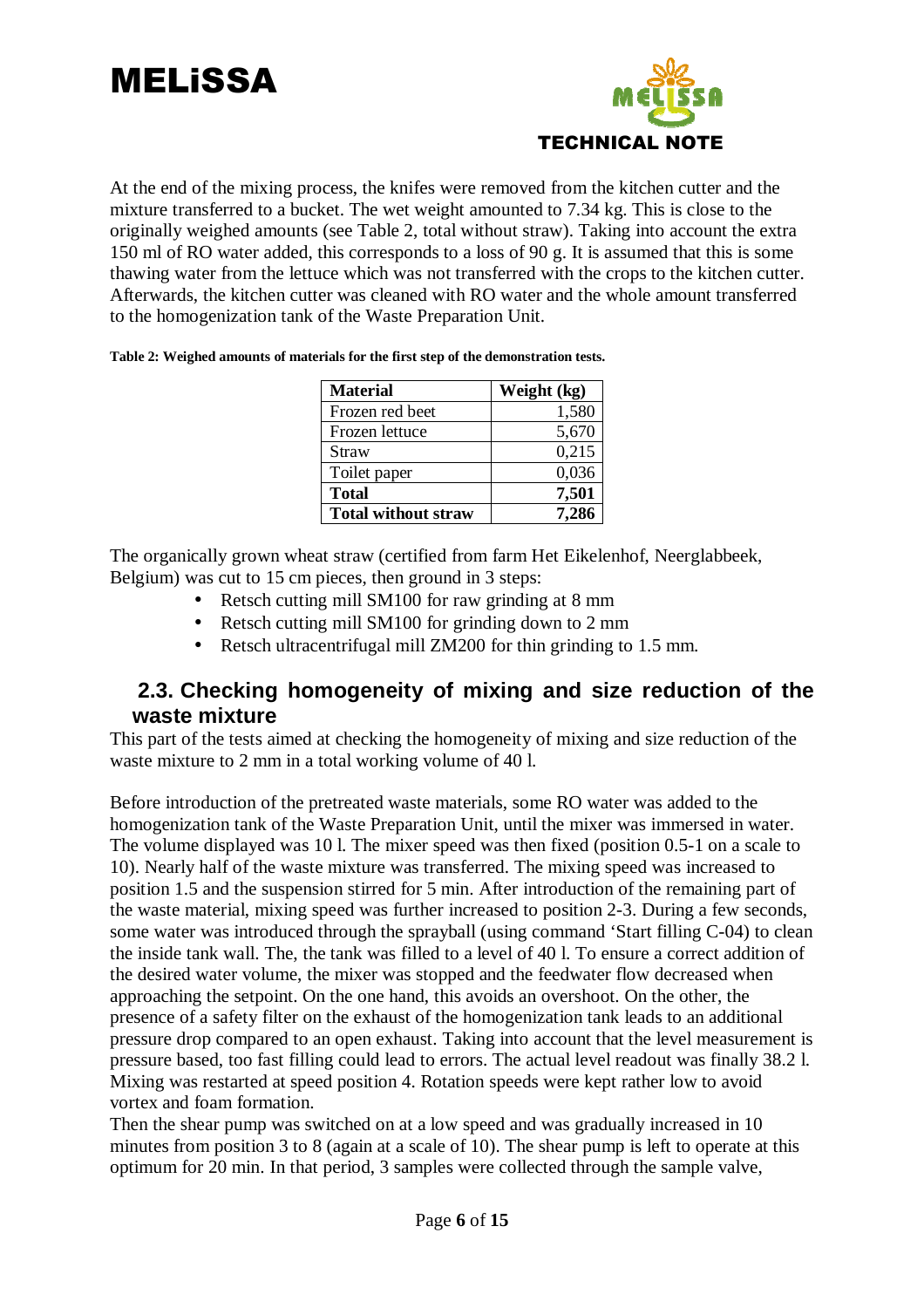## MELiSSA



(denominated mix 5 min, mix 10 min, mix 15 min), to determine dry weight and particle size distribution. The samples visually all looked homogeneous. The speed of the stirrer was increased to position 8, but this did not result in the anticipated foam formation. The response of the level switch LS\_0004\_01 thus could not be verified.

Shear pump and stirrer were stopped. After 0.5 h of settling, 2 samples were taken from the drain to determine dry weight and the fraction  $> 2$  mm (denominated bez 1 and bez 2). The stirrer was switched on again and the content of the tank emptied over a lab sieve with 2 mm mesh. The industrial sieve equipped with beads mentioned in the test protocol was unfortunately no longer available. Conform the experience in the MELiSSA Pilot Plant, sieving led to accumulation of suspended material on the sieve. By continuously applying soft stroking over the sieve, nearly all material passed through. The remaining material is shown in Figure 2 and amounted to 0.052 g wet weight.

All waste material was collected, weighed to be 38.12 kg (excluding around 1.5 kg losses through sampling) and frozen at -20°C.



**Figure 2: View of waste mixture samples (left) and remaining material on 2 mm mesh sieve (right).** 

The measured dry weights of all samples are summarized in Table 3. This shows that the 3 samples taken to check homogeneity of the mixtures deviated little from each other. The relative standard deviation was 1.7%, thus less than the target of 5%. The overall average value was  $15.60 \pm 0.27$  g/l. The target put forward in the demonstration test plan was 16 g/l. The deviation is thus 2.5%, which is far below the 10% deviation allowed. When rechecking the total dry weight expected from the vegetables and toilet paper (see Table 1), it was noted that the target should in fact be 17.1 g/l. In that case, the obtained average values deviate 8.8% from the target value, which is still within the 10% range.

| Table 3: Dry weight of the various samples taken during preparation of a waste mixture (vegetables and toilet paper) |  |  |
|----------------------------------------------------------------------------------------------------------------------|--|--|
|                                                                                                                      |  |  |

| <b>Sample</b> | Dry weight $(g/l)$ | Average $(g/l)$  | Overall average (g/l) |
|---------------|--------------------|------------------|-----------------------|
| Mix 5 min     | 15.4               | $15.75 \pm 0.49$ | $15.61 \pm 0.27$      |
|               | 16.1               |                  |                       |
| Mix 10 min    | 15.7               | $15.65 \pm 0.07$ |                       |
|               | 15.6               |                  |                       |
| Mix 15 min    | 15.4               | $15.40 \pm 0$    |                       |
|               | 15.4               |                  |                       |
| Bez 1         | 21.8               | $21.95 \pm 0.21$ |                       |
|               | 22.1               |                  |                       |
| Bez 2         | 17.2               | $18.15 \pm 1.84$ |                       |
|               | 19.1               |                  |                       |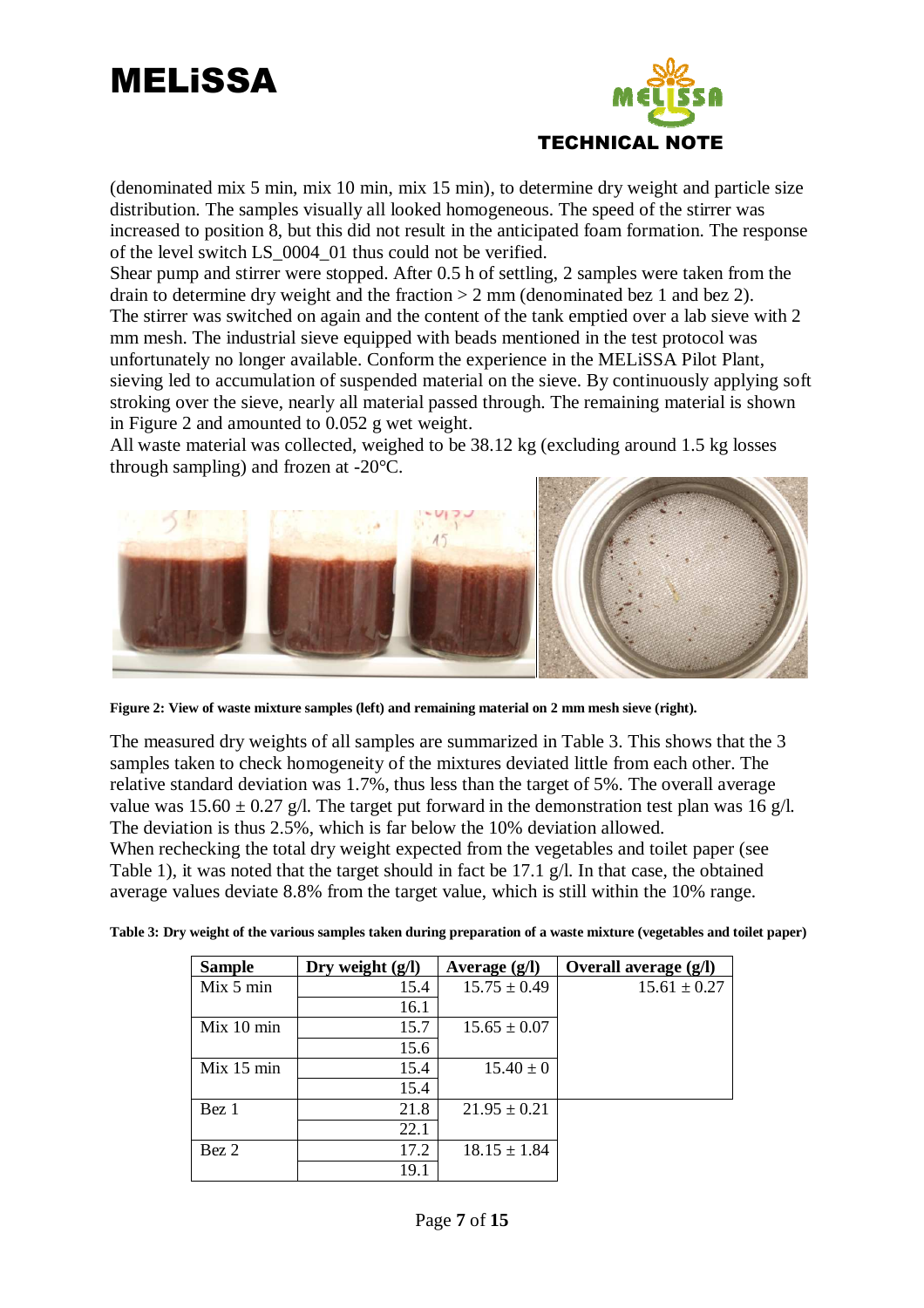

It is not clear why the measured dry weight is lower than the target value.

First of all, the density of the waste mixture was checked. Indeed, the dry weights should in principle be expressed as g dry weight/g material, since they were measured by drying a predetermined mass of waste mixture, rather than from a predetermined volume. Measurements relating volumes and weights were performed for all samples and all resulted in densities between 1.00 and 1.01 g/ml. Hence, the values expressed per unit of weight would be similar to the ones expressed per unit of volume.

Secondly, a 90 g loss of waste material was observed after collecting the vegetables and toilet paper mixture from the kitchen cutter, as mentioned before. Furthermore, the total mixture volume displayed on the Waste Preparation Unit was 38.2 l instead of 40 l. The actual ratio of fresh load was thus  $7.41/38.2 = 0.194$  kg/l instead of  $7.50/40 = 0.188$  kg/l, so even somewhat higher than theoretically expected.

So it is assumed that variability in the dry weight of the different crops explains the somewhat lower dry weight.

Conform expectations, the settled samples showed a higher dry weight with a sometimes much higher standard deviation.

A second part of the evaluation concerns the particle size distribution, as determined by laser diffractometry. Since the samples were analyzed externally at Ghent University, they were conserved with sodium azide (added to a final concentration of 0.02% to avoid fermentation processes to take place) in the dark at 4°C. They were sent to Ghent and analyzed within 24 h. For each sample 2 independent subsamples (taken after homogenization) were analysed, and for each at least 3 measurements were performed. In between the duplicate samples, the equipment was cleaned, and background was measured. The particle sizes are quantified in 43 groups ranging between 0 and 3.5 mm and cumulative values calculated. Since the fractions closest to 2 mm were those  $> 1886 \mu m$  and  $> 2197 \mu m$ , the fraction  $< 2$  mm was determined by interpolation. As shown in Table 4, average values of particle size fractions larger than 2 mm, were for all samples below 5%, conform the requirement. It was not surprising to note that the longer mixing times led to somehow better compliances, with decreasing fractions  $> 2$  mm. Interestingly, also the settled samples showed less than 5% particles  $> 2$  mm.

**Table 4: Cumulative particle size fraction below 2 mm for the various samples taken during preparation of a waste mixture consisting of vegetables and toilet paper. Values were obtained by interpolation between the fractions > 1886 µm and > 2197 µm.** 

| <b>Replicate</b> | Mix 5 min        | Mix 10 min       | Mix 15 min       | Bez 1            | Bez 2            |
|------------------|------------------|------------------|------------------|------------------|------------------|
|                  | 98.90            | 99.29            | 99.20            | 100              | 99.64            |
| ∍                | 99.28            | 99.80            | 99.71            | 92.30            | 100              |
| 3                | 98.10            | 99.62            | 99.43            | 95.81            | 97.72            |
| 4                | 93.27            | 93.99            | 100              | 95.90            | 99.55            |
| 5                | 94.70            | 97.83            | 100              | 93.36            | 99.24            |
| 6                | 91.54            | 97.84            | 100              | 99.24            | 93.79            |
| $\mathbf{r}$     | 93.48            | 100              |                  | 100              | 94.26            |
| 8                |                  |                  |                  | 97.85            | 100              |
| 9                |                  |                  |                  |                  | 98.03            |
| Average          | $95.61 \pm 3.11$ | $98.34 \pm 2.12$ | $99.72 \pm 0.34$ | $96.81 \pm 2.96$ | $98.03 \pm 2.41$ |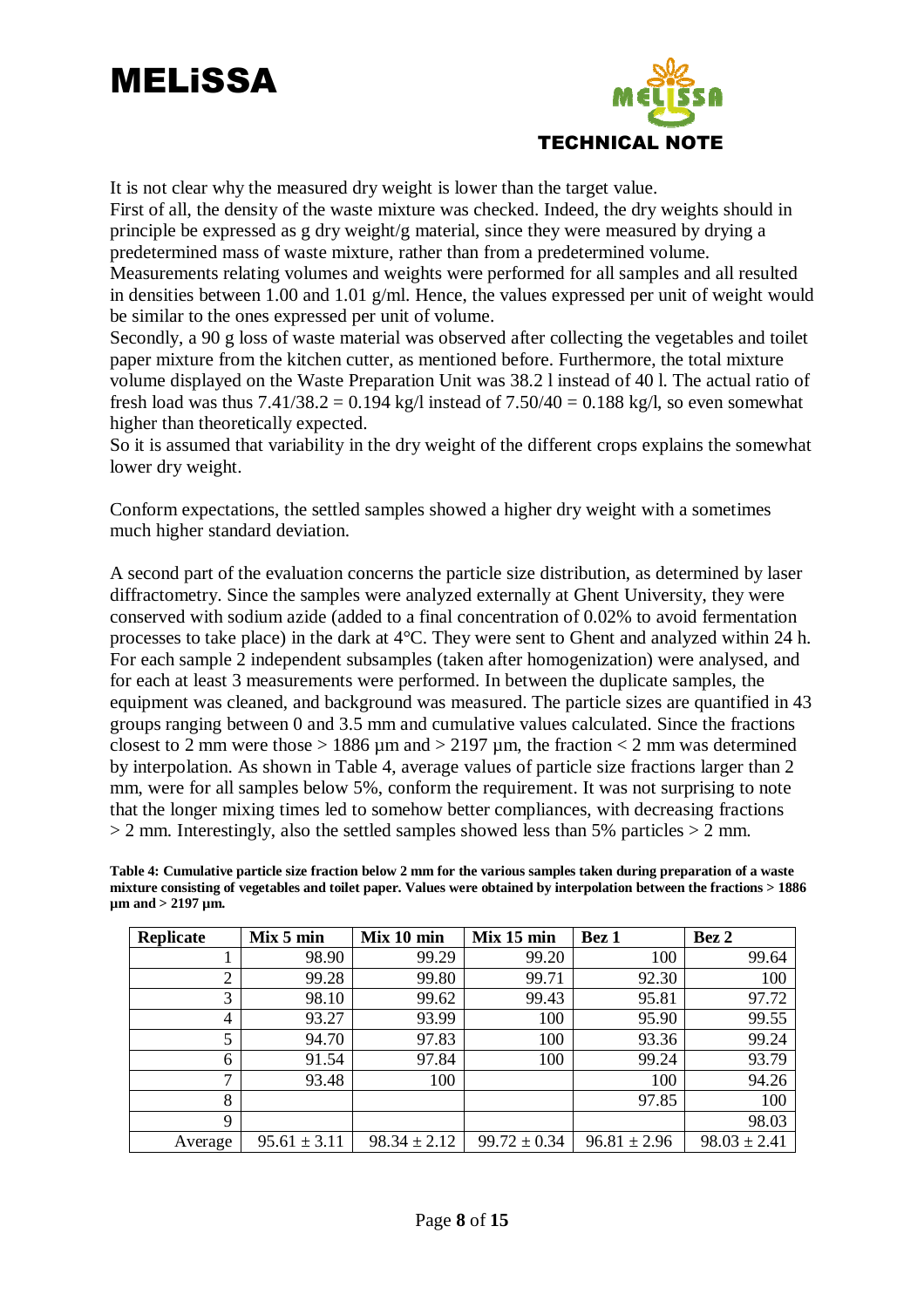

As an illustration, Figure 3 shows the particle size distributions and cumulative graphs for the sample taken after 15 min of mixing, and one for a settled sample. It is clear that the former measurement one is very reproducible, while the latter one shows more variability.





### **2.4. Cleaning of WPU**

The water feed was connected to tap water and the cleaning tank filled with 15 l of water for prerinsing the homogenization tank through the nozzle. The mixer in the homogenization tank was started, the water drained and a second prerinse performed.

For prerinsing the shear pump, the cleaning tank was again filled with 15 l of tap water and the water transferred to the homogenization tank through the nozzle. Because the low level switch was not reached, the shear pump could not be activated and a second 15 l volume was added. The shear pump was started with a speed between position 5-6 for 2 min. The sampling valve was opened and closed to clean this as well. The pump was then stopped and the liquid drained. The test protocol did not mention an additional separate draining of the shear pump. We recommend to include this in the future as well. The prerinse of the shear pump was repeated.

In a final cleaning step, 2 times 15 l of RO water was transferred from the cleaning to the homogenization tank through the nozzle. The diptube from the recirculating line of the shear pump was turned 180° by hand, and the cleaning pump was activated to spray the first 15 l of RO water through the nozzle in the homogenization tank. Then the diptube was returned to its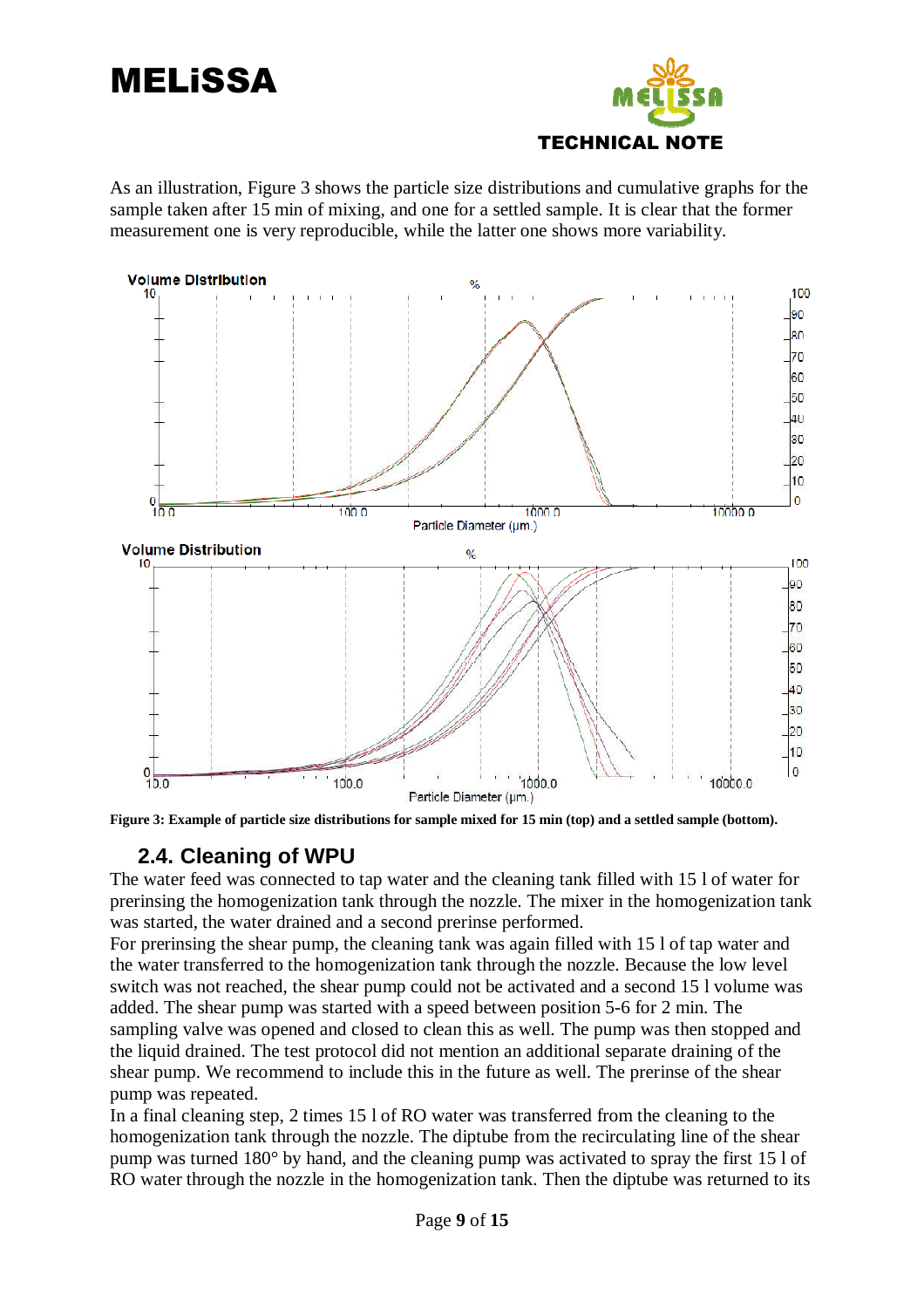



original position and the second 15 l of RO water sprayed into the homogenization tank. This ensured that both sides of the diptube were rinsed and cleaned.

Additional rinsing steps with RO water were performed. After the second step, the conductivity and turbidity measured were similar to the ones of pure RO water (Table 5).

**Table 5: Conductivity and turbidity values measured after subsequent rinsing steps with RO water and comparison to pure RO water** 

| <b>Condition</b>                 | <b>Turbidity (NTU)</b> | Conductivity $(\mu S/cm)$ |
|----------------------------------|------------------------|---------------------------|
| Pure RO water                    | 0.40                   |                           |
| $1st$ rinse                      | 1.77                   |                           |
| $2^{\overline{\text{nd}}}$ rinse | 0.44                   |                           |
| $3rd$ rinse                      | 0.36                   |                           |

Cleanliness was also checked visually by opening the tank, and disassembling the shear pump. The absence of particles or dirt is illustrated in Figure 4.



**Figure 4: View of tank (left) and shear pump head (right) after cleaning.** 

Finally, the agitator flange was rinsed and the water drained through the outlet.

This test phase was thus passed successfully and no deviations were recorded. It should be noted though that no foam formation occurred and the response of the high level switch to foaming could thus not be evaluated.

### **3. Phase 2: Demonstration test results on real waste mixture**

#### **3.1. Preparation of waste materials**

In this case, the vegetable and toilet paper mixture was prepared as described in 2.2. In addition, fecal material (180 g wet weight) and urine (3 l) stored at -20°C, were left to thaw for 1 h.

The actually weighed amounts of wastes are given in Table 6. The amount recovered from the kitchen cutter was approximately 7.29 kg compared to 7.286 kg added. So there were no losses.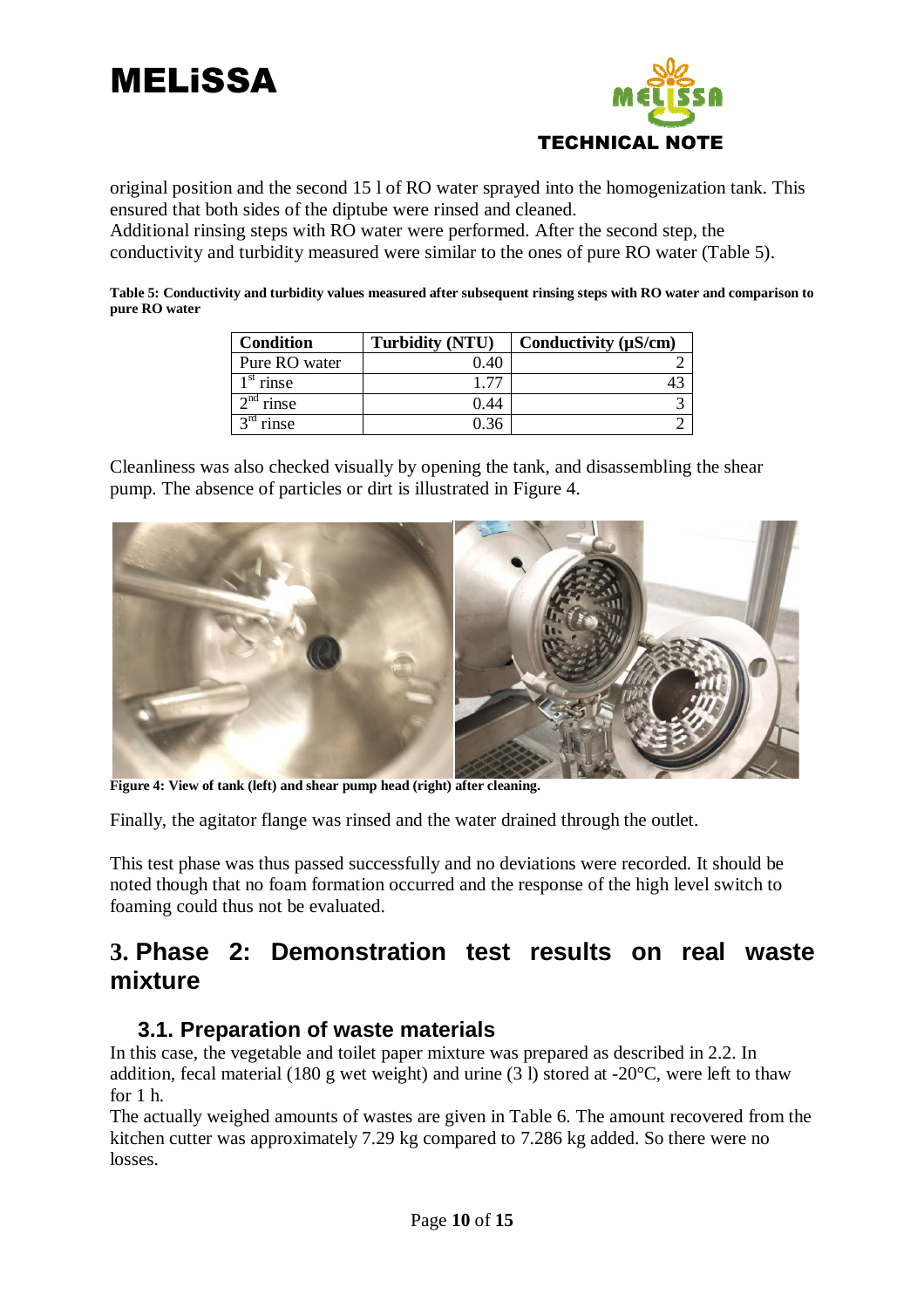



| <b>Material</b> | Weight (kg) |
|-----------------|-------------|
| Frozen red beet | 1,580       |
| Frozen lettuce  | 5,670       |
| Straw           | 0,215       |
| Toilet paper    | 0,036       |
| Urine           | 3,007       |
| Fecal material  | 0,180       |
| <b>Total</b>    | 10,688      |

**Table 6: Weighed amounts of materials for the second step of the demonstration tests.** 

### **3.2. Checking homogeneity of mixing and size reduction of the waste mixture**

This part of the tests aimed at checking the homogeneity of mixing the real waste mixture in a total working volume of 40 l. Samples for particle size distribution were not taken because the presence of urine and fecal material is not straightforward for analysis in an external lab.

The procedure followed was quite similar to the one mentioned in 2.3. After adding an initial amount of water, the vegetables-toilet paper mixture and the straw were added stepwise. In between, a small amount of water was sprayed into the homogenization tank for better mixing of the waste into the suspension. Fecal material was then added. Transfer of urine had to be delayed because the material had not thawed sufficiently to be able to remove it from the bottles. We therefore propose to thaw it at 4°C overnight when preparation of a waste batch is scheduled. After a short period of mixing, the liquid level was increased to 40 l by adding RO water. The final level readout was 39.4 l. Increasing the mixer speed and shear pump speed did not induce foam formation. So again, the level switch could not be tested. Three samples were taken through the sample valve, mixer and shear pump were stopped and after 0.5 h 2 additional samples were taken through the drain. After switching on the stirrer again, the tank content was emptied, collected and stored at -20°C. The total weight collected amounted to 37.72 kg. The difference compared to 40 l of waste mixture is mainly due to sampling.

The dry weights measured are summarized in Table 7.

| <b>Sample</b> | Dry weight $(g/l)$ | Average $(g/l)$  | Overall average (g/l) |
|---------------|--------------------|------------------|-----------------------|
| Mix 5 min     | 17.7               | $17.82 \pm 0.16$ | $17.99 \pm 0.45$      |
|               | 17.9               |                  |                       |
| Mix 10 min    | 17.7               | $17.62 \pm 0.05$ |                       |
|               | 17.6               |                  |                       |
| Mix 15 min    | 18.7               | $18.54 \pm 0.17$ |                       |
|               | 18.4               |                  |                       |
| Bez 1         | 12.3               | $12.14 \pm 0.22$ |                       |
|               | 12.0               |                  |                       |
| Bez 2         | 11.5               | $11.60 \pm 0.12$ |                       |
|               | 117                |                  |                       |

**Table 7: Dry weight of the various samples taken during preparation of a real waste mixture containing urine and fecal material**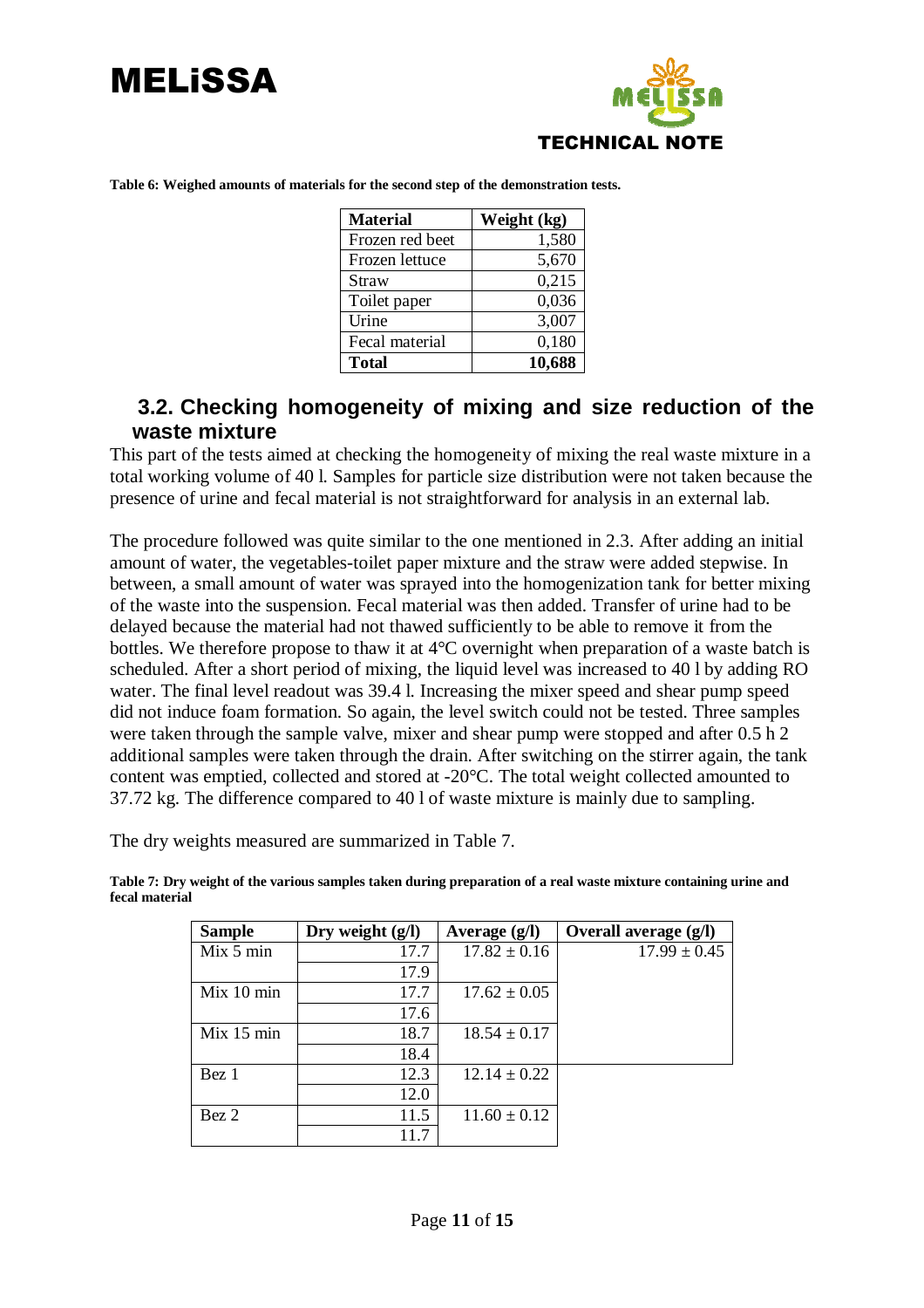

The relative standard deviation among the different samples is 2.5%, which is below the target of 5% deviation between replicate samples. The average value is however quite different from the target value of  $\overline{21}$  g/l, namely 14%. Similar to the previous step, the much lower value is difficult to explain. The actually added fresh weight of wastes and water volume were very close to the target values or setpoint and can thus not explain the deviation. Furthermore, the deviation is much higher than with the vegetables alone. It thus seems that mainly the urine and fecal material had much lower dry weights than estimated from other trials. It is proposed to correct this by proportionally increasing all waste fractions to the same final volume of 40 l.

Finally, it can also be observed that the 'settled' samples show a much lower dry weight than the mixed ones. It was indeed visually observed that in combination with the fecal material and urine, the straw particles have a tendency to float. The straw represented 215 g of dry weight, or 5.38 g/l on a total volume of 40 l. This corresponds to the reduction in dry weight observed between mixed and 'settled' samples.

### **3.3. Cleaning of WPU**

Prerinsing was similar as described in 2.4. However, tank and shear pump were now prerinsed in 3 steps instead of 2. As mentioned before, 2 times 15 l of water was needed to be able to activate the shear pump. The diptube was rinsed with water as well.

The actual cleaning was performed with 30 l of 1% hypochlorite solution, which was circulated for 15 min through the unit, including diptube cleaning from both sides. Visually it could be observed that the waste material was much more sticky in this second step of the demonstration tests than without the urine and fecal material, and that the hypochlorite was effective in removing it, whereas tap water was not.

Postrinsing was performed with tap water first and then with RO water. For the future, we suggest to combine the postrinse of tank and shear pump, rather than doing it sequentially. Table 8 shows that the values of conductivity and turbidity approached those of pure RO water after 3 rinsing steps.

| Table 8: Conductivity and turbidity values measured after subsequent rinsing steps with RO water and comparison to |  |
|--------------------------------------------------------------------------------------------------------------------|--|
| pure RO water. Each measurement was performed in duplo.                                                            |  |

| <b>Condition</b> | <b>Turbidity (NTU)</b> | Conductivity $(\mu S/cm)$ |
|------------------|------------------------|---------------------------|
| Pure RO water    | $0.14 - 0.25$          |                           |
| $1st$ rinse tank | $0.27 - 0.29$          | 47-53                     |
| $2nd$ rinse tank | $0.28 - 0.32$          | $2 - 3$                   |
| $1st$ rinse pump | $0.23 - 0.27$          |                           |
| rinse pump       | $0.17 - 0.19$          |                           |

Cleanliness was also checked visually by opening the tank, and disassembling the shear pump. The absence of particles or dirt is illustrated in Figure 5.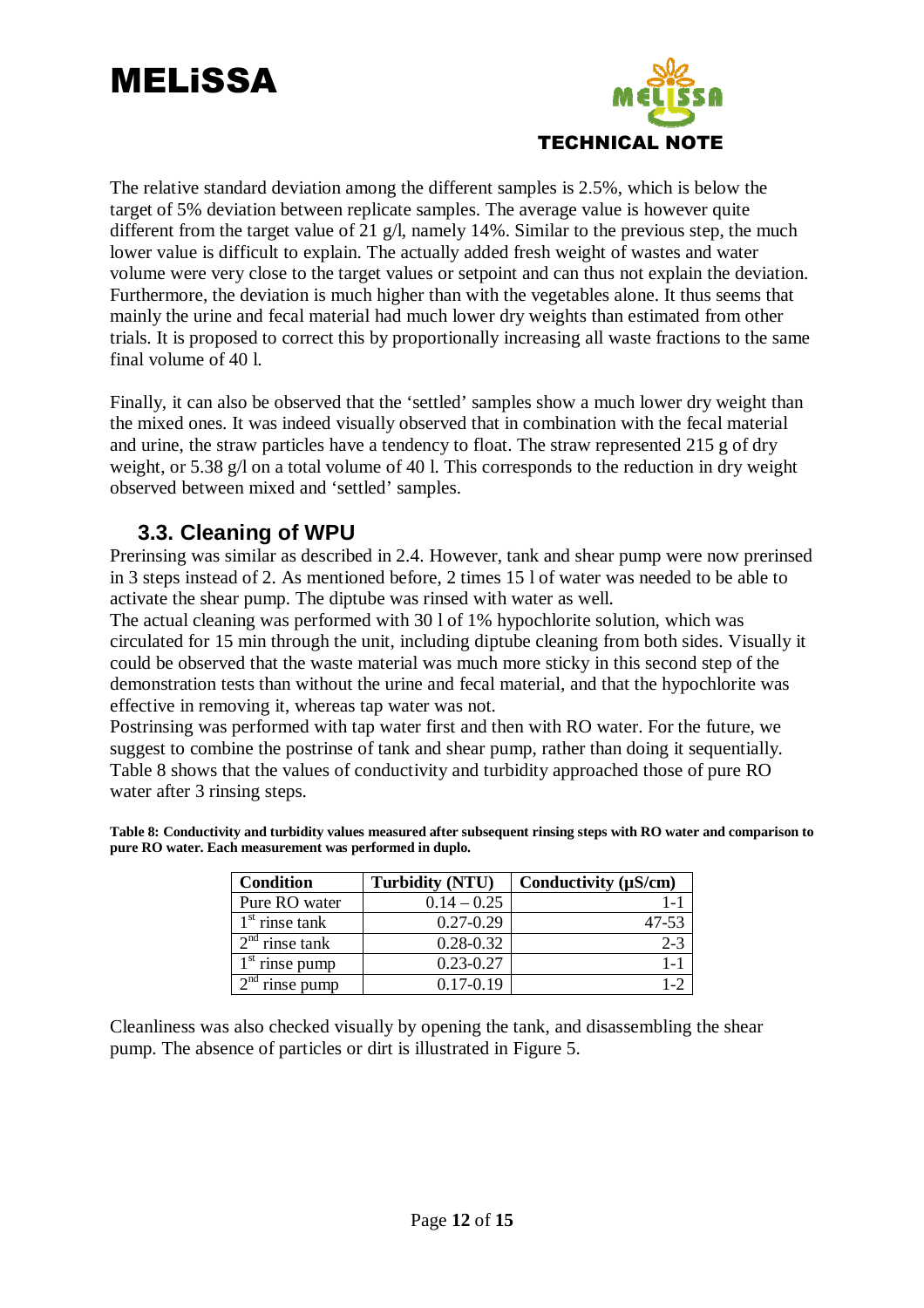



**Figure 5: View of tank (left), and shear pump head (right) after complete cleaning cycle.** 

Finally, the agitator flange was rinsed and the water drained through the outlet.

For this test phase a deviation had to be recorded for the average dry weight values obtained. Retests were therefore planned in which all waste fractions are proportionally increased to the same final volume of 40 l, based on the dry weights determined.

### **4. Phase 2: Demonstration test results on real waste mixture: retests**

#### **4.1. Preparation of waste materials**

As mentioned before, all waste fractions were proportionally increased. Based on the dry weights, the amounts mentioned in Table 9 were used. The amount recovered from the kitchen cutter was approximately 8.05 kg compared to 7.98 kg added (+ 100 ml of water to recover all vegetables). So there were certainly no losses.

| <b>Material</b> | Weight (kg) |
|-----------------|-------------|
| Frozen red beet | 1.71        |
| Frozen lettuce  | 6.27        |
| Straw           | 0.238       |
| Toilet paper    | 0.040       |
| Urine           | 3.327       |
| Fecal material  | 0.201       |
| <b>Total</b>    | 11.786      |

**Table 9: Weighed amounts of materials for the retests with the real waste mixture.** 

### **4.2. Checking homogeneity of mixing and size reduction of the waste mixture**

This part of the tests aimed at checking the homogeneity of mixing the real waste mixture in a total working volume of 40 l. Analysis for particle size distribution was not performed because the presence of urine and fecal material is problematic for analysis in an external lab.

The procedure followed was quite similar to the one mentioned in 3.2, except that urine was left to thaw in a warm water at 30°C for several hours. Since the tests were scheduled on a Monday, it was not possible to keep them at 4<sup>o</sup>C overnight, as suggested previously. The final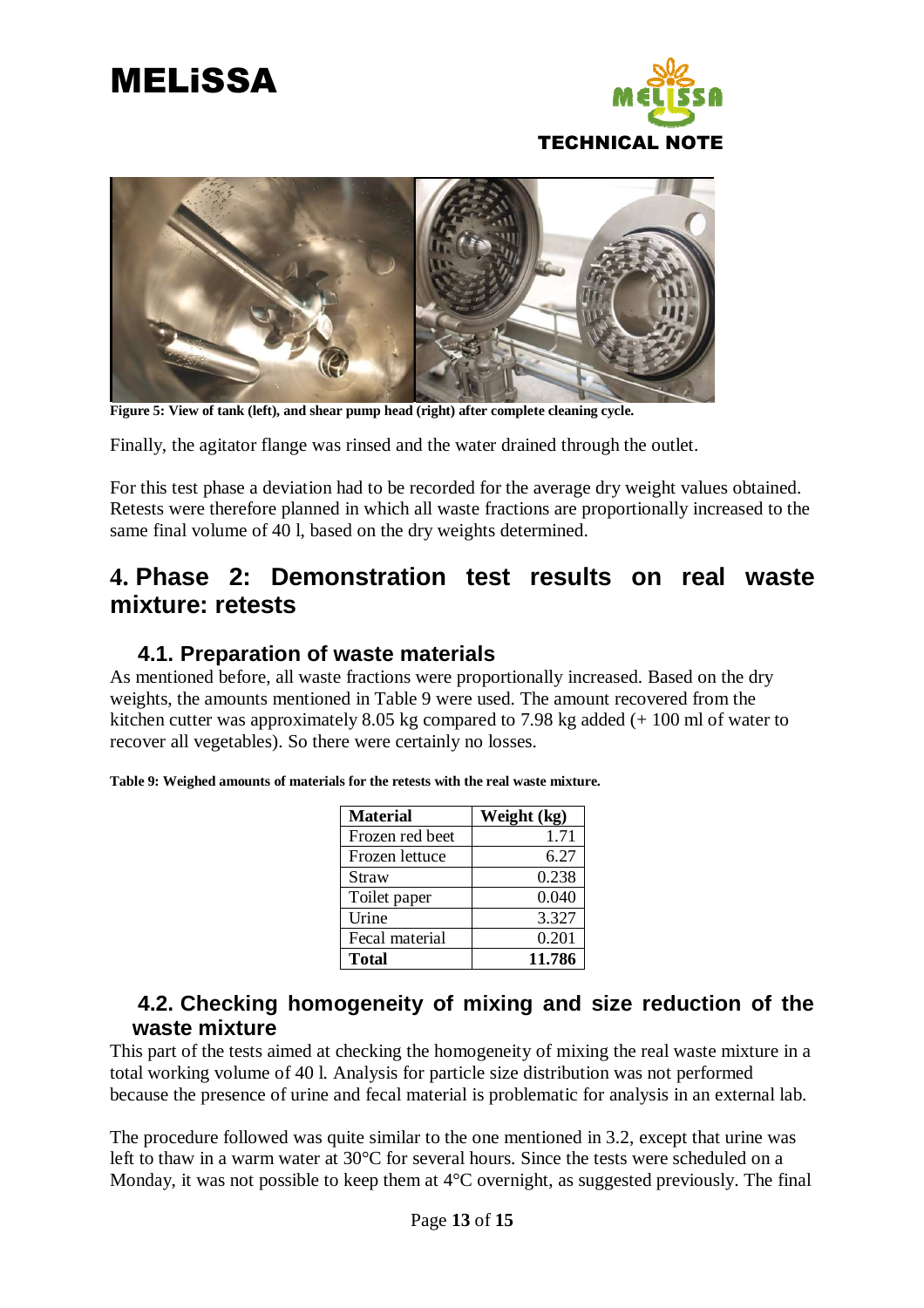

level readout in the homogenization tank was 40.03 l. Increasing the mixer speed and shear pump speed did not induce foam formation. So again, the level switch could not be tested. Three samples were taken through the sample valve, mixer and shear pump were stopped and after 0.5 h 2 additional samples were taken through the drain. After switching on the stirrer again, the tank content was emptied, collected and stored at -20°C. The total weight collected amounted to 38.45 kg.

The dry weights measured are summarized in Table 10.

| <b>Sample</b> | Dry weight $(g/l)$ | Average $(g/l)$  | Overall average (g/l) |
|---------------|--------------------|------------------|-----------------------|
| Mix 5 min     | 19.95              | $19.87 \pm 0.12$ | $20.11 \pm 0.24$      |
|               | 19.78              |                  |                       |
| Mix 10 min    | 20.16              | $20.16 \pm 0.00$ |                       |
|               | 20.17              |                  |                       |
| Mix 15 min    | 20.11              | $20.30 \pm 0.28$ |                       |
|               | 20.50              |                  |                       |
| Bez 1         | 14.56              | $14.46 \pm 0.15$ |                       |
|               | 14.35              |                  |                       |
| Bez 2         | 13.18              | $13.23 \pm 0.06$ |                       |
|               | 13.27              |                  |                       |

**Table 10: Dry weight of the various samples taken during retests with the real waste mixture** 

The relative standard deviation among the different samples is 1.1%, which is well below the target of 5% deviation between replicate samples. The average value is deviating 4% from the target value of 21 g/l, which is well within the allowed 10% variation.

Finally, it can again be observed that the 'settled' samples show a much lower dry weight than the mixed ones, caused by the floating of straw. The straw represented 238 g of dry weight, or 5.95 g/l on a total volume of 40 l. This corresponds to the reduction in dry weight observed between mixed and 'settled' samples.

### **4.3. Cleaning of WPU**

Prerinsing was similar as described in 3.3. Tank and shear pump were prerinsed in 3 steps instead of 2.

The actual cleaning was performed with 2 x 30 l of 1% hypochlorite solution, which was circulated for 15 min through the unit, including diptube cleaning from both sides. Postrinsing of tank and shear pump was now combined. Table 11 shows that the values of conductivity and turbidity approached those of pure RO water after 3 rinsing steps. Two additional rinsing steps brought the conductivity values further down to the 1 µS/cm level, originally measured for RO water. However, this is not considered necessary for future application.